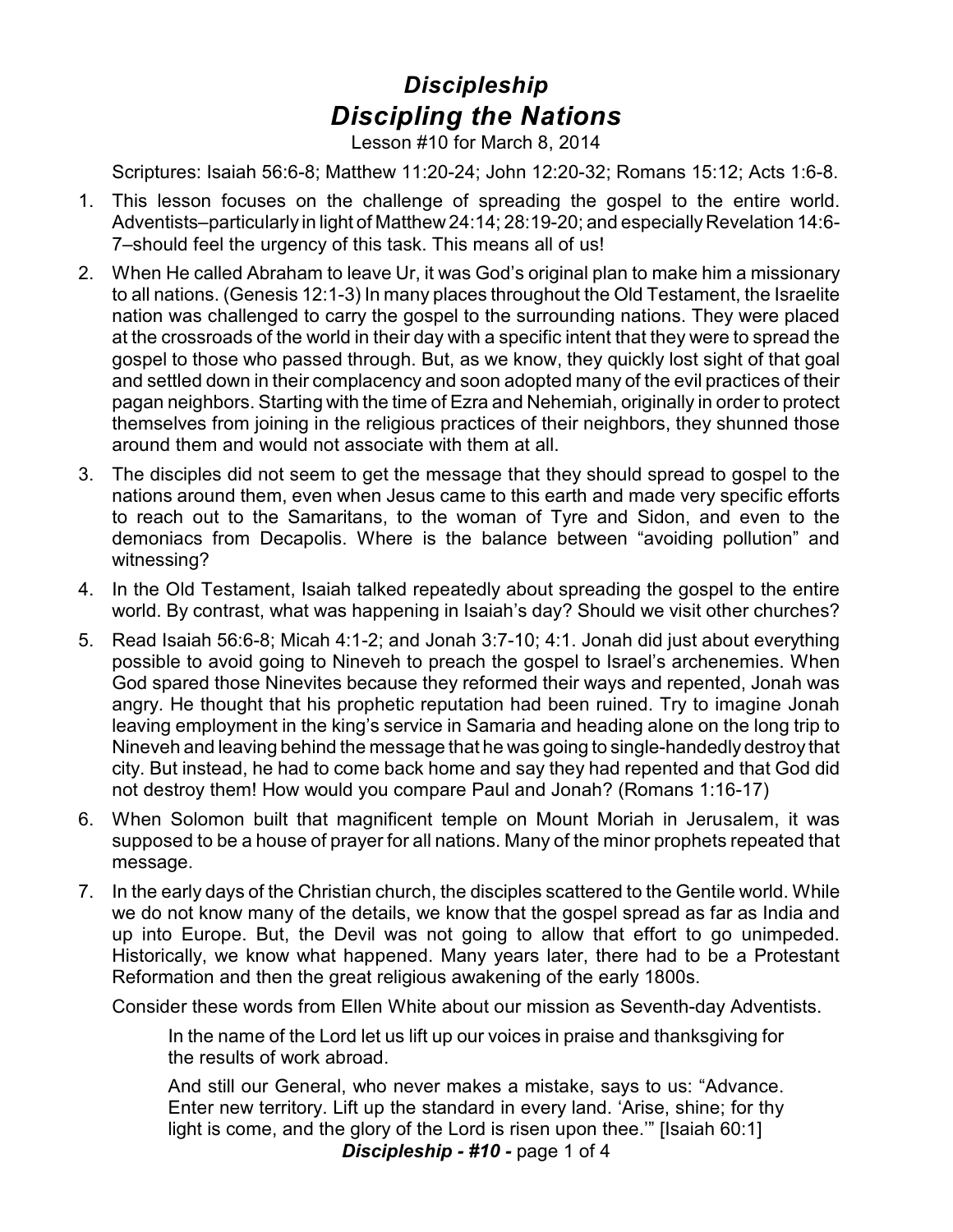Our watchword is to be: Onward, ever onward. The angels of God will go before us to prepare the way. Our burden for the "regions beyond" can never be laid down until the whole earth shall be lightened with the glory of the Lord.—Ellen G. White, *Testimonies for the Church*, vol. 6, pp. 28.3-29.1. [Content in brackets is added.]

- 8. What do we know about the sins of Sodom and Gomorrah? Why do you think God chose to destroy those two cities? Their names have become symbolic of immorality and evil. But, read Matthew 11:20-24; Luke 4:25-30; 17:11-19; and John 10:16. Is it really possible that Capernaum, the hometown of Peter and later of Jesus, as well as Bethsaida, the original hometown of Peter, Andrew, and Phillip, (John 1:44; 12:21) will be considered in the judgment as worse than Sodom and Gomorrah? Why did the people of Nazareth have such a problem with Jesus? They were ready to kill their hometown Hero–Jesus the Messiah–because He suggested that God had worked outside of Israel!
- 9. It is easy for us to look at the ancient Jews and deride them for their behavior. But, are we inclined to make the same mistakes? Why did the Jewish people get so upset when Jesus said things that they did not want to hear?
- 10. We as Seventh-day Adventists have more spiritual light than any other people in history. Why have we been so blessed? How much do we owe to our fellow human beings? What are we doing with all that spiritual light? What is our responsibility? What is our privilege?
- 11. Read John 12:20-32 and Matthew 2:1-12. What are we supposed to learn from the fact that the magi came from the east at the birth of Christ while Greeks came from the west just before His death? While the Jewish people and especially the Jewish religious leaders were doing everything possible to arrest and kill Jesus, people from the far ends of the civilized world of that day were coming to Jerusalem to see Him. Jesus was in the court of the temple when He spoke to those Greeks and the Voice was heard from heaven. And Jesus assured the Greek inquirers that that blessing was for their sake. He told them that He was about to be lifted up from the earth; but by doing so, He would draw everyone to Himself. Did He make any distinctions when He gave that statement? Or, did He really mean to include men, women, Jews, Greeks, Gentiles, and even barbarians? (Galatians 3:28) And even heavenly beings? Are they included in "everyone"? (John 12:32; *GNB*)
- 12. Just before that, Jesus had given them some words of warning: "Those who love their own life will lose it; those who hate their own life in this world will keep it for life eternal." (John 12:25, *GNB*) What did Jesus intend when He said we must hate our life on this earth?
- 13. Read the story of the good Samaritan as recorded in Luke 10:27-37. The young man who came to Jesus proved that he was well-versed in Scripture because he answered his original question himself. But, the Jewish people, especially the Jewish leaders, spent hours arguing about who should be considered their neighbor even among the different groups of Jews. Jesus did not spend a lot of time arguing with them philosophically or otherwise about that issue. He simply told the story of the good Samaritan. The priest and the Levite who passed by on the other side of the road were in the crowd that heard Christ's words. (*The Desire of Ages* 499.1) There was so much prejudice against Samaritans among the Jews that the young man would not even mention the word *Samaritan*. He simply called him "the one who had mercy on him." Think of the irony of the fact that the priests and Levites who should have been the spiritual leaders and the ones who reached out to others in spreading the gospel were the ones foremost in trying to attack Jesus and, if possible, arresting Him and killing Him.
- 14. In light of the story which Jesus told about the good Samaritan, is there any question in our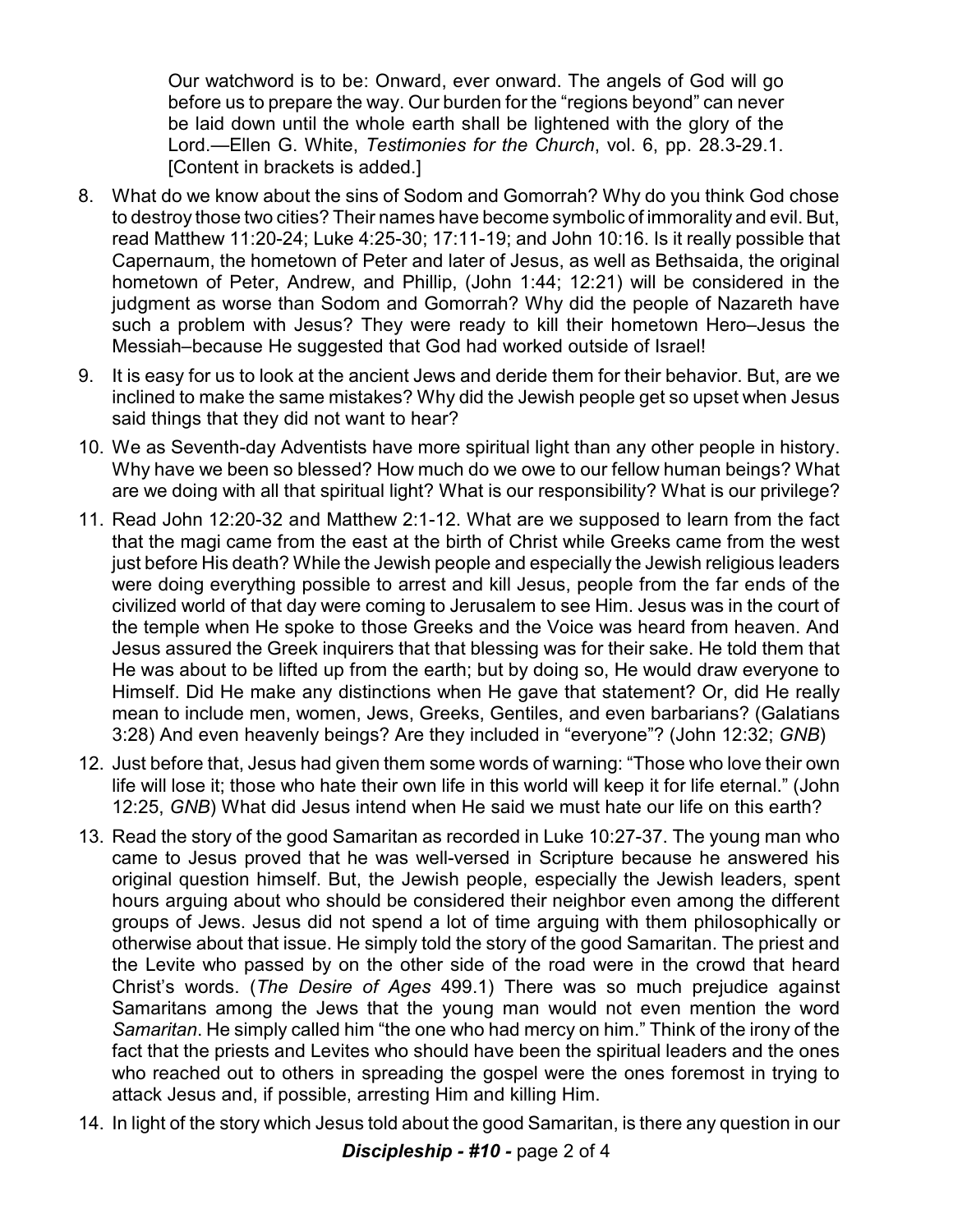minds about who is our neighbor? Who in our world in our day is in the greatest need?

Thus the question, "Who is my neighbor?" is forever answered. Christ has shown that our neighbor does not mean merely one of the church or faith to which we belong. It has no reference to race, color, or class distinction. Our neighbor is every person who needs our help. Our neighbor is every soul who is wounded and bruised by the adversary. Our neighbor is everyone who is the property of God.—Ellen G. White, *The Desire of Ages*, p. 503.5.

- 15. Read Romans 15:12; Acts 1:6-8; John 11:52-53; and Matthew 28:19-20. How do these passages fit with Revelation 14:6-7 and Matthew 24:14? In light of all these passages, is there any doubt about what God's intentions for us are when it comes to spreading the gospel? Are Seventh-day Adventists ready to be foremost in overturning racial, ethnic, social, and language barriers to open the way for the progress of the gospel? Are we ready to open our wallets and checkbooks to support those who are doing that work? Are we prepared to do it ourselves in some cases?
- 16. Consider these words from Ellen White:

Although the work in foreign fields has not advanced as it should have advanced, yet that which has been accomplished affords reason for gratitude and ground for encouragement. Much less means has been spent in these fields than in the home fields, and the work has been done under the hardest pressure and without proper facilities. Yet, considering the help that has been sent to these fields, the result is indeed surprising. **Our missionary success has been fully proportionate to our self-denying, self-sacrificing effort.** God alone can estimate the work accomplished as the gospel message has been proclaimed in clear, straight lines. New fields have been entered, and aggressive work has been done. The seeds of truth have been sown, the light has flashed upon many minds, bringing enlarged views of God and a more correct estimate as to the character to be formed. Thousands have been brought to a knowledge of the truth as it is in Jesus. They have been imbued with the faith that works by love and purifies the soul.—Ellen G. White, *Testimonies for the Church*, vol. 6, p. 28.1. [Bold type is added.]

17. It is very easy for us to comfortably sit back in our pews and think that the work of spreading the gospel should be delegated to the pastor and the missionaries. What have they not done that they should have done?

> We are not to feel that the work of the gospel depends principally upon the minister. To every man God has given a work to do in connection with His kingdom. Everyone who professes the name of Christ is to be an earnest, disinterested worker, ready to defend the principles of righteousness. Every soul should take an active part in advancing the cause of God. Whatever our calling, as Christians we have a work to do in making Christ known to the world. We are to be missionaries, having for our chief aim the winning of souls to Christ.—Ellen G. White, *Testimonies for the Church*, vol. 6, p. 427.

- 18. Are we guilty of categorizing people? Do we separate them into groups such as African, Asian, European, American, etc.? Do we even find it easy to put them in categories such as good or bad? Resident or alien? Even saint or sinner?
- 19. Try making a list of 10 things we share in common with all our fellow human beings. Now